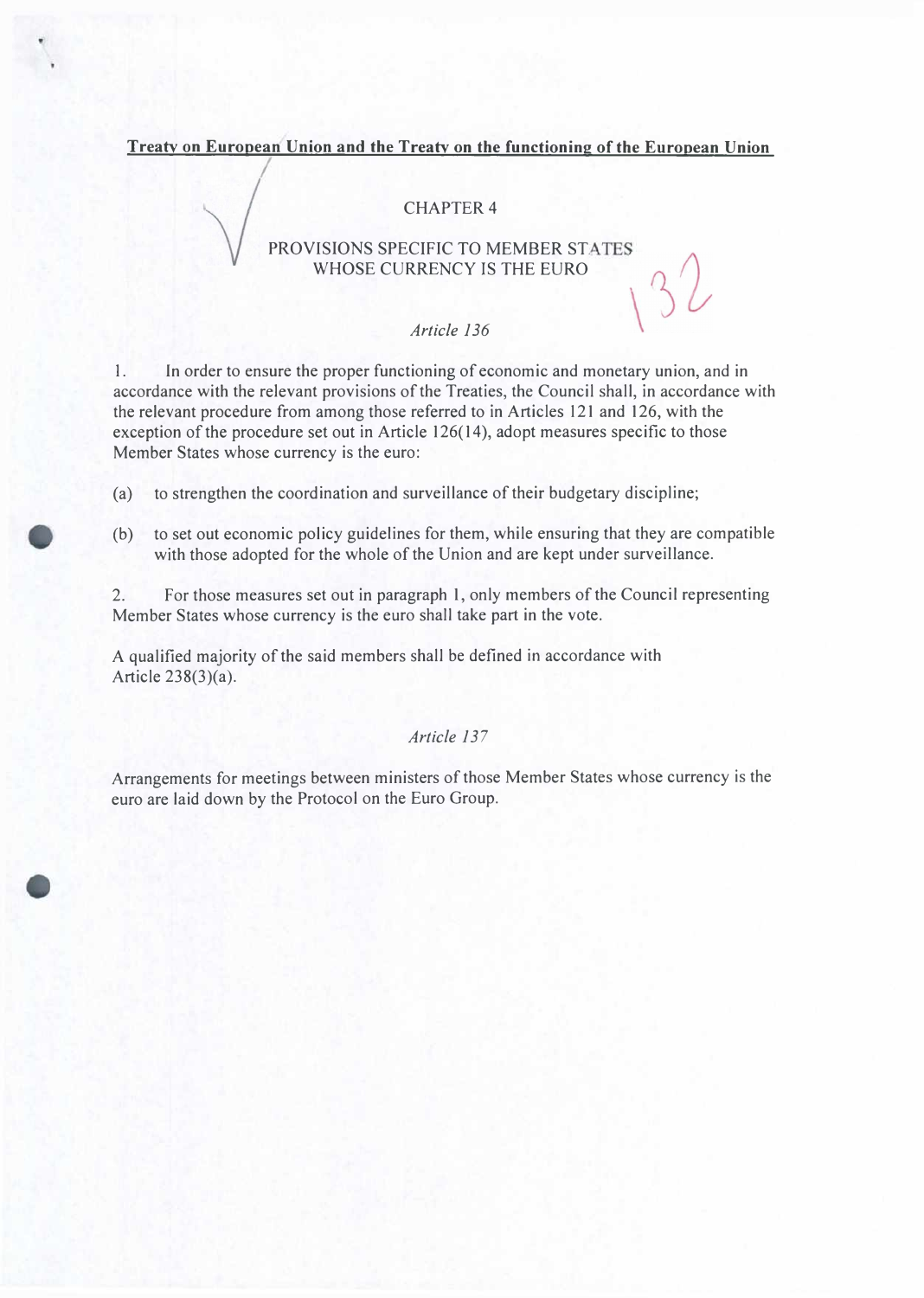### *Article 138*  $(ex Article 111(4), TEC)$

1. In order to secure the euro's place in the international monetary system, the Council, on a proposal from the Commission, shall adopt a decision establishing common positions on matters of particular interest for economic and monetary union within the competent international financial institutions and conferences. The Council shall act after consulting the European Central Bank.

2. The Council, on a proposal from the Commission, may adopt appropriate measures to ensure unified representation within the international financial institutions and conferences. The Council shall act after consulting the European Central Bank.

3. For the measures referred to in paragraphs 1 and 2, only members of the Council representing Member States whose currency is the euro shall take part in the vote.

A qualified majority of the said members shall be defined in accordance with Article 238(3)(a).

## CHAPTER 5

#### TRANSITIONAL PROVISIONS

#### *Article 139*

1. Member States in respect of which the Council has not decided that they fulfil the necessary conditions for the adoption of the euro shall hereinafter be referred to as "Member States with a derogation".

2. The following provisions of the Treaties shall not apply to Member States with a derogation:

- (a) adoption of the parts of the broad economic policy guidelines which concern the euro area generally (Article 121(2));
- (b) coercive means of remedying excessive deficits (Article 126(9) and (11));
- (c) the objectives and tasks of the ESCB (Article  $127(1)$  to (3) and (5));
- (d) issue of the euro (Article 128);
- (e) acts of the European Central Bank (Article 132);